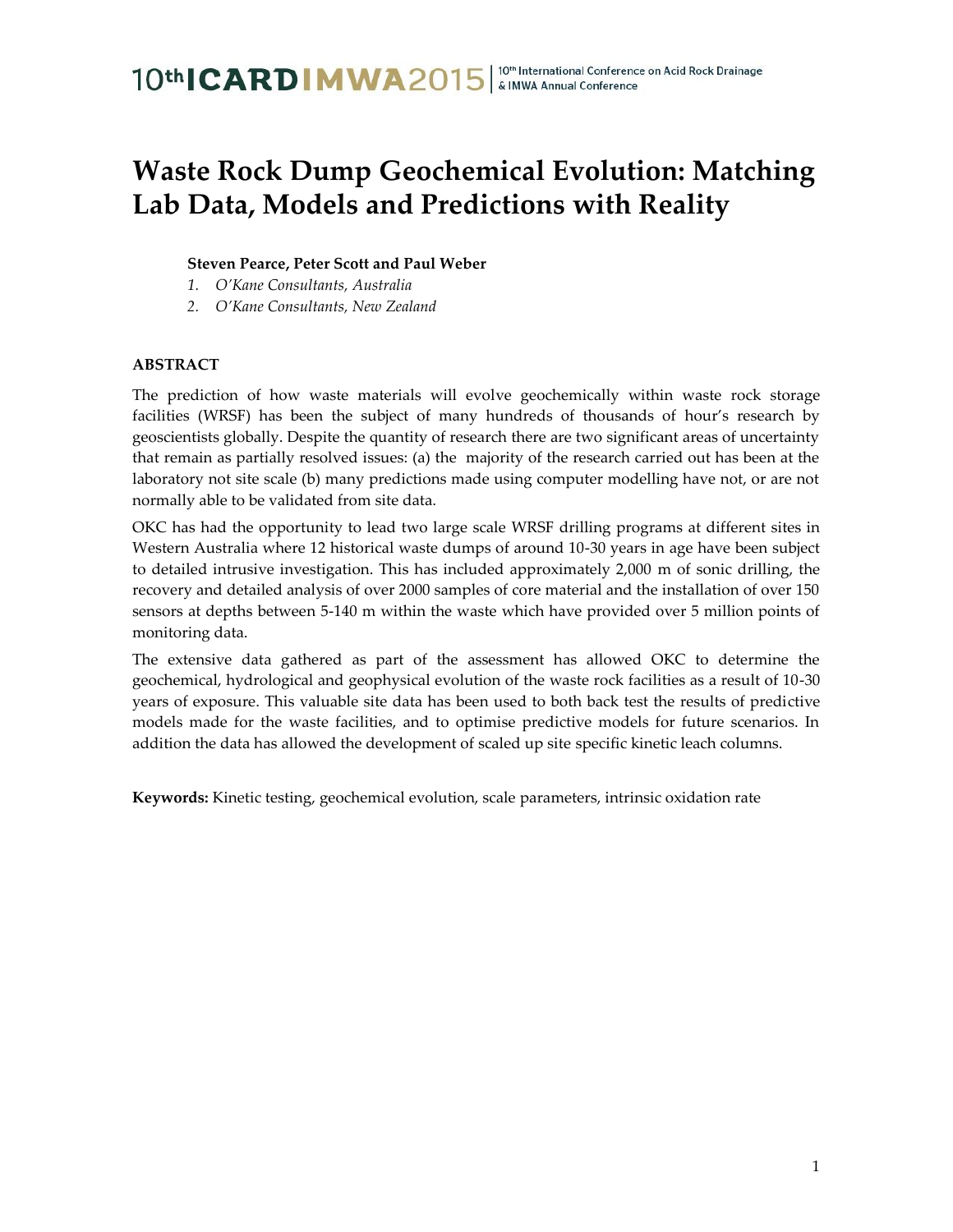### **INTRODUCTION**

The prediction of how waste materials will evolve geochemically within WRSFs has been the subject of many hundreds of thousands of hours of research by geoscientists globally. Despite the quantity of research there are two significant areas of uncertainty that remain as partially resolved issues: (a) the majority of the research carried out has been at the laboratory not site scale (b) many predictions made using computer modelling have not, or are not normally able to be validated from site date.

As part of a large scale investigation to improve the understanding of waste rock geochemistry at macro scale OKC has had the opportunity to lead two large scale WRSF drilling programs at different sites in Western Australia. 12 historical WRSFs of around 10-30 years in age have been subject to detailed intrusive investigation. This has included approximately 2,000 m of sonic drilling, the recovery and detailed analysis of over 2,000 samples of core material and the installation of over 150 sensors at depths between 5-140 m within the waste which have provided over 5 million points of monitoring data.

This paper focuses specifically on research carried out on sites within a semi arid climate and waste rock containing sulfidic black shale material taken from mines within the Pilbara in Western Australia.

#### **LABORATORY TESTING AND THE ISSUE OF SCALABILITY**

Laboratory testing methods have been developed and refined over many years for geochemistry assessment and AMD prediction which has resulted in a broad set of standardised testing methods being generally accepted internationally by the mine-geochemistry industry. This has been possible by and large because laboratory experiments are completed in a controlled environment with high degree of precision and accuracy. However a common factor and limitation to all laboratory assessments is that the scale at which these experiments are carried out.

Kinetic testing methods offer a good example of the issue of trying to determine how laboratory data should be used to extrapolate from the laboratory (micro) to site (macro) scale. Common kinetic tests such as humidity cells and leach columns utilise a few kilograms of material that has been crushed to a few millimetres in size that are then exposed to wetting and drying cycles with very high leaching rates. The concept of these kinetic tests is that by using small grain sizes and high leaching ratios the weathering processes (sulfide oxidation rates and carbonate dissolution) can be accelerated allowing the assessment of sulfide oxidation rates, acidity generation, neutralisation reactions, and leachate geochemistry to be assessed within a reasonable timeframe. It has been proven that these tests achieve the aim of simulating accelerated weathering. However, the precise method (and value) of how to utilise these results in a scaled up situation, for example in the extrapolation of data to predictions of field conditions such as oxidation rates or seepage quality has not yet been conclusively determined.

Table 1 outlines some scale factors that require consideration when using kinetic test data for "predictions" of field conditions, which will have a significant influence on the ability to predict field geochemical conditions and processes from laboratory data.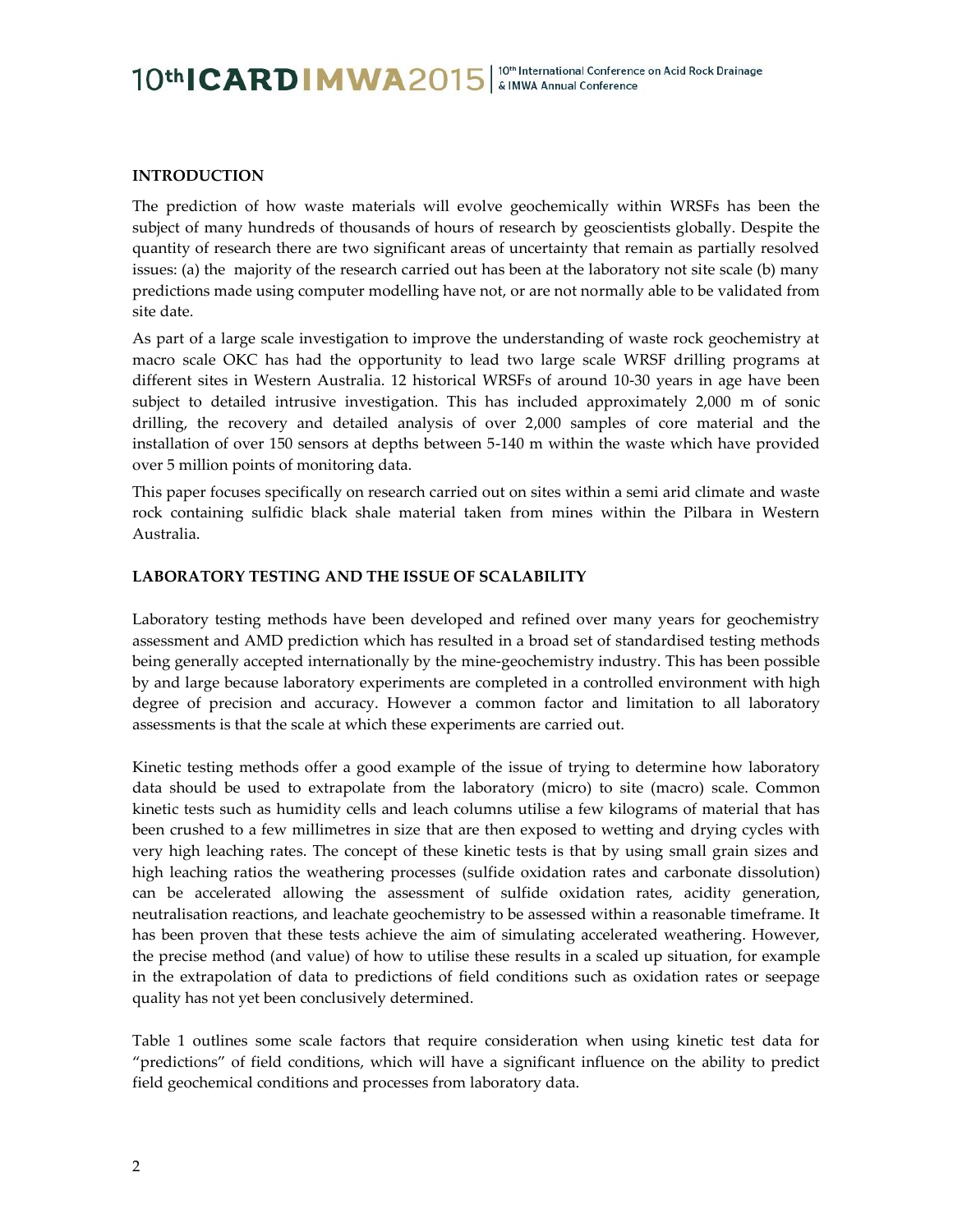### | 10<sup>th</sup> International Conference on Acid Rock Drainage<br>| & IMWA Annual Conference 10th CARD MWA2015

| Scale parameter                      | Laboratory<br>test<br>conditions       | Typical<br>Australian field<br>conditions           | Challenges extrapolating from lab to field                                                                                                                                                                                        |  |
|--------------------------------------|----------------------------------------|-----------------------------------------------------|-----------------------------------------------------------------------------------------------------------------------------------------------------------------------------------------------------------------------------------|--|
| Grain size                           | $PSD = 100\%$<br>$6mm$                 | $PSD = 40\% \leq 6 \text{mm}$                       | Oxidation rates faster and dissolution of<br>silicates/carbonates higher for smaller grain sizes. Lab<br>tests may over estimate both sulfide oxidation rates<br>and acidity buffering processes                                  |  |
| Geochemical<br>system                | Open                                   | Variable from<br>open to closed                     | Open systems discharge acidity closed systems store<br>acidity, lab tests are not reflective of field drainage<br>geochemistry                                                                                                    |  |
| Oxygen<br>consumption<br>measurement | Estimate<br>from<br>sulfate<br>release | Estimate from in<br>situ measurement                | Using sulfate produced from leaching tests may not<br>provide accurate prediction of oxygen consumption                                                                                                                           |  |
| Mass of material                     | $1-2$ kg                               | $>1$ Mt                                             | Heterogeneity effects not accounted for in lab tests,<br>bulk geochemistry of material in the field may not be<br>well represented by material tested in the lab                                                                  |  |
| Air flow (Oxygen<br>supply)          | Diffusion<br>dominated<br>unrestricted | Advection<br>dominated<br>potentially<br>restricted | Lab tests assumed unlimited oxygen supply, field<br>conditions may vary, generally significantly lower<br>than lab conditions                                                                                                     |  |
| Temperature                          | $20 - 30$<br>degrees                   | $0-100+$ degrees                                    | Due to effect of thermal properties by total mass of<br>material, field temperatures may be significantly<br>higher than lab, this can effect geochemical reaction<br>rates                                                       |  |
| Liquid : solid<br>ratio              | 8:1 per year                           | $0.001:1$ per year                                  | Lab leachate is more dilute then field conditions due<br>to high L:S ratio. No restriction on sulfide oxidation<br>rates based on H <sub>2</sub> O supply in lab, field reaction rates<br>may be H <sub>2</sub> O supply limited. |  |

**Table 1** Scale variables for laboratory kinetic tests compared to field conditions for medium to large size waste rock storage facility (>1 million tonnes)

### **REACTION KINETICS IN CLOSED AND OPEN SYSTEMS: THE SUPPLY OF O<sup>2</sup> AND H2O AS CRITICAL FACTORS**

At the most basic level sulfide oxidation reaction kinetics are controlled by the relative supply of  $O<sub>2</sub>$ and H2O. The commonly stated (simplified) reaction for iron sulfide oxidation in this case pyrite, to form sulphuric acid H2SO<sub>4</sub> and ferrihydrite Fe(OH)<sub>3</sub> is (from Lottermoser, 2010):

 $FeS<sub>2</sub> + <sup>15</sup>/<sub>4</sub> Q<sub>2</sub> + <sup>7</sup>/<sub>2</sub> H<sub>2</sub> Q \Rightarrow Fe(OH)<sub>3</sub> + 2 H<sub>2</sub> SO<sub>4</sub>$  (1)

It is important to note that this reaction represents the interaction of  $O<sub>2</sub>$  with FeS<sub>2</sub> (pyrite) with H<sub>2</sub>O thought to be acting as a catalyst. It is clear then that if either water or oxygen are not present then the reaction will not proceed, the kinetics of the reaction will therefore be determined by the relative supply of both. Lottermoser (2010) states that *"there is little consensus in the literature on the precise reaction mechanisms describing the oxidation of pyrite".* Therefore it is not clear how the varying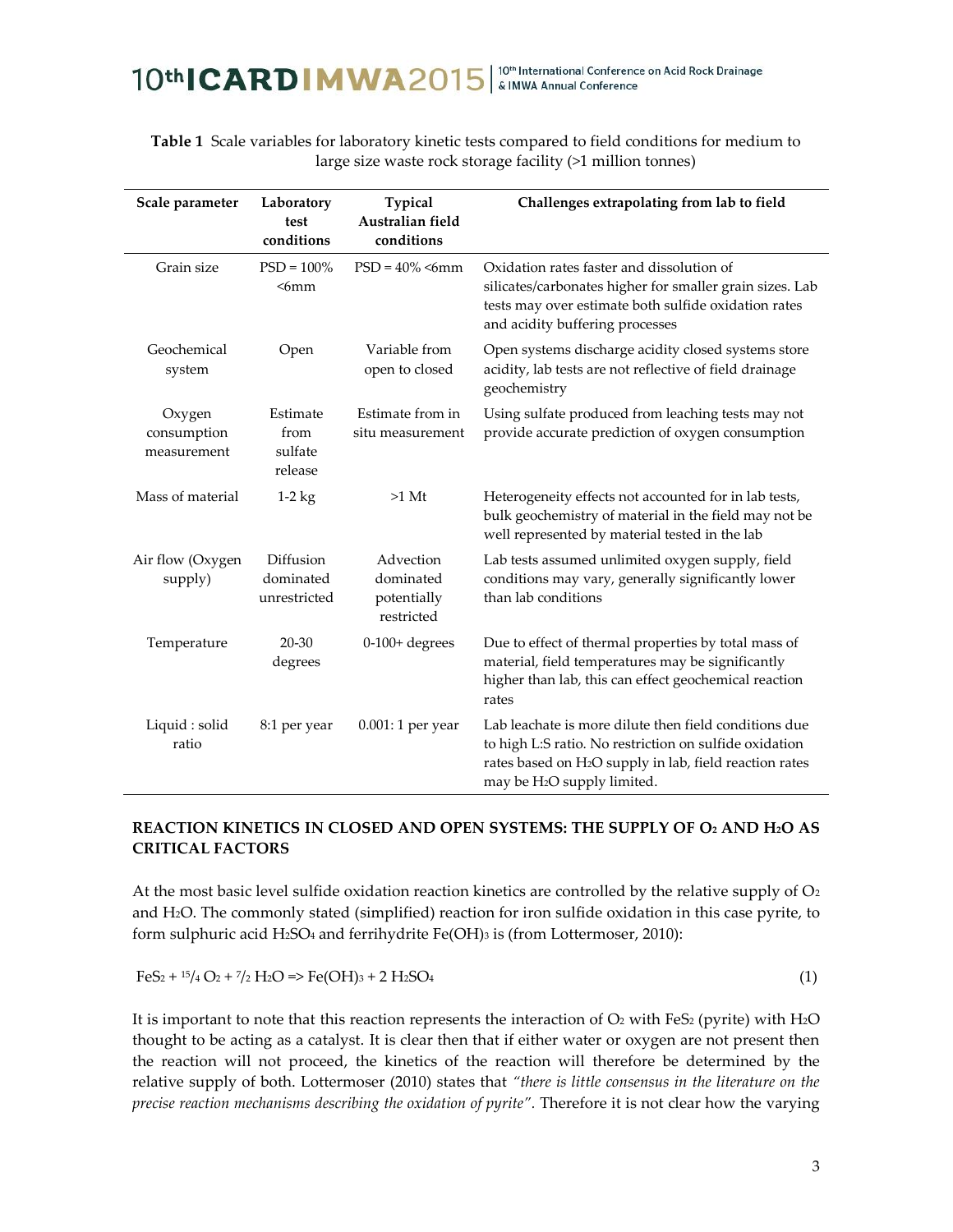supply of  $O<sub>2</sub>$  and H<sub>2</sub>O will impact the pyrite oxidation reaction kinetics. It is however widely accepted that *"the transport of oxygen to the oxidation sites is considered the rate limiting process in dumps"* Lottermoser (2010). For example from equation (1) 7/2 moles H2O are required for oxidation of 1 mole of FeS2. However, in field conditions reactions take place in pore spaces of unsaturated waste rock where the pyrite mass is disseminated (at grades of a few percent) through the host rock. As a result this molar ratio of H2O to Pyrite on a per kg rock mass basis will not be sufficient because at such low water contents the pore waters may not physically be in contact with sulfide mineral surfaces. The supply of  $O_2$  and  $H_2O$  is in turn determined by the nature of the geochemical system as open or closed. In an open system there is a potentially unlimited supply of  $O<sub>2</sub>$  and  $H<sub>2</sub>O$ into the system and a means for reaction products to exit the system. These systems are represented by laboratory free draining leach columns. A closed system in contrast is represented by either a restriction of supply of oxygen or water or a restriction on the means for reaction products to exit the system. With respect to field conditions the internal zones of WRSFs can vary between open and closed system conditions, and can often fluctuate between conditions on a seasonal basis.

### *Supply of H2O, O<sup>2</sup> and the intrinsic oxidation rate (IOR)*

The liquid to solid ratio (L:S) is a convenient way to express the relative supply of H2O into the system, this simply reflects the weight for weight balance of water against the mass of the porous solid through which the liquid is passing. Free draining leach columns have very high L:S ratios in general, an AMIRA (IWRI and EGi, 2002) column has an annual L:S ratio of approximately 8:1 for example. In contrast WRSFs typically have low L:S ratios and annual ratios in the Pilbara are estimated to be around 0.001:1 (assuming a 40 m high WRSF has 400 mm of net percolation per annum).

Oxygen supply is dominated by the degree of saturation of the pore space within the material, and the process of air movement which can be driven by advective or diffusive processes. Within free draining leach columns the supply of oxygen is driven by diffusion as no advective forcing is applied. In WRSFs the supply of oxygen can be driven by advection or diffusion depending on site conditions. The work of Brown *et al*. (2014) indicates that convection of oxygen accounts for 90% of the oxygen transport into a WRSF and diffusion accounts for 10%. This is close to an order of magnitude difference between the two oxygen ingress processes.

The IOR is the oxidation rate where oxygen is freely available (Bennett *et al*., 1995). It has been reported that based on free draining leach column tests thast the IOR ranged from  $1.6 \times 10^{18}$  to  $3.3 \times$ 10<sup>-6</sup> kg O2/m<sup>3</sup>/sec (EGI, 2001) for samples of pyritic shale materials (Mt. McRae shale) sourced form the Pilbara, Western Australia. Levay and Co (2013) report an acidity generation rate of ~1.5 kg H2SO4/t/week for a Mt. McRae shale sample having 3.2 wt.% S, which is equivalent to an IOR of 2.5 x 10<sup>-6</sup> kg O2/m<sup>3</sup>/sec and comparable to the EGi (2001) work.

Because an IOR of 2.5 x 10<sup>-6</sup> kg O2/m<sup>3</sup>/sec has been calcualted form a free draining leach column then it is assumed that given an unresticted oxygen supply that this is the minium oxygen requirement for the pyrite oxidation reaction not to be rate limited. On the same basis the amout of H2O required for the reaction to not be rate limited can also be calculated. Based on reaction (1) and the produciton of 1.5 kg H2SO4/t/week requires a minmium of approximately 0.5 kg t/week of H2O, which can be converted into an L/S ratio of 0.026 per year. Clearly given the L:S ratio is 8:1 in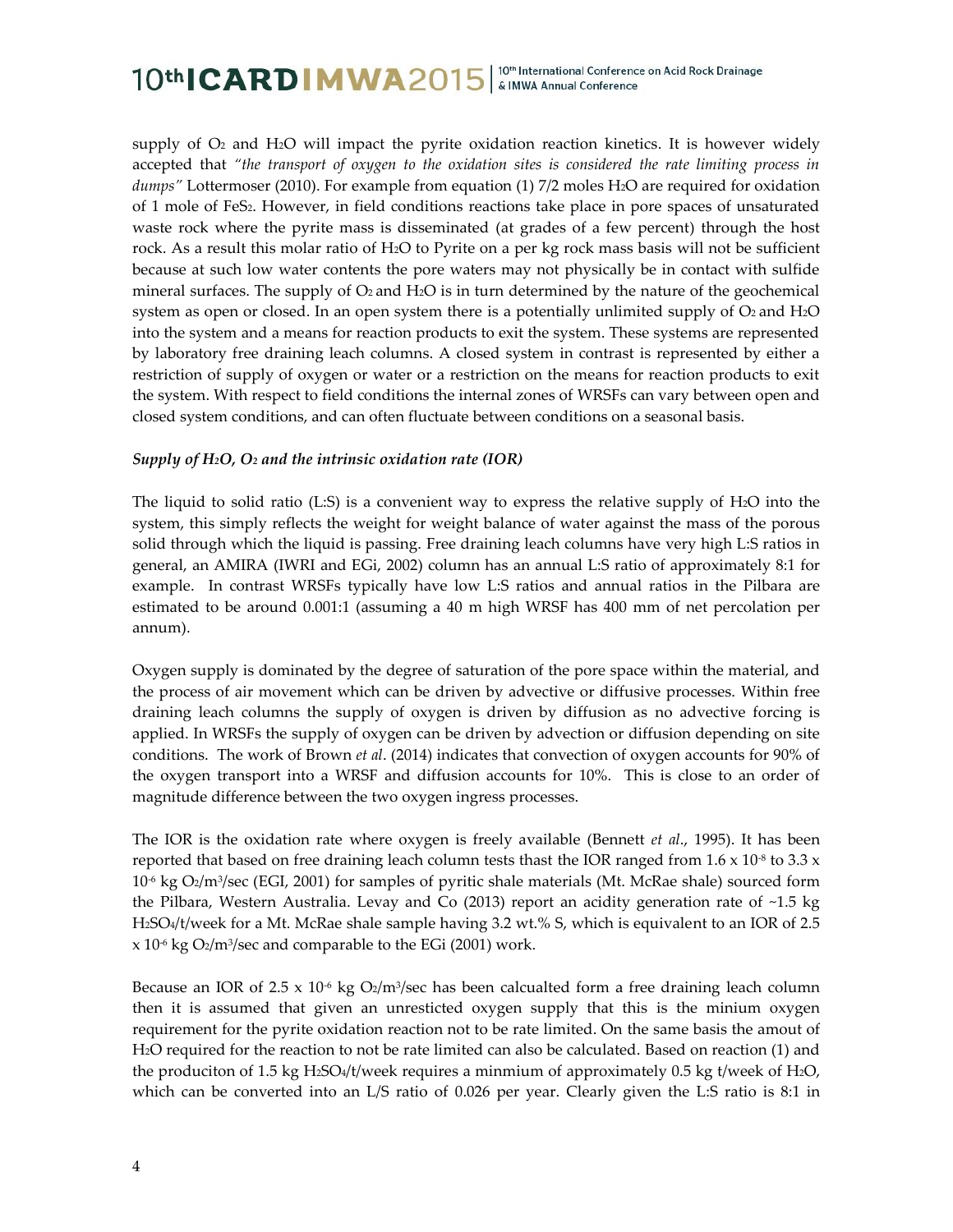column tests then there is a significant excess of H20 for pyrite oxidation not to be rate limited, in fact there is approximately 300 times excess H2O. It should be noted that the use of such excess H2O in these tests will inevitably result in significant dilution of leachates, that is to say leachate strengths are unlikely to be representative of field conditions. For materials with low sulfide contents this is likely to be of particular concern as these tests will tend to significantly underestimate the concentration of contaminants of AMD leachates in the field

It is widely accepted in the industry that laboratory column leach tests and similar field based lysimeter trials provide elevated reaction rates compared to the field (Miller *et al*., 2003; Andrina *et al*., 2012). For example the calculated IOR for waste rock was an order of magnitude lower in trial dump experiments compared to a 500 tonne trial and lab columns in the work of Andrina *et al*., 2012. Most importantly, Andrina *et al*. (2012) notes that the trial dump was often well oxygenated with oxygen content often at 20%, which is comparable to atmospheric concentrations. Based on these studies when oxygen is generally freely available it may be proposed that the laboratory based IOR can be reduced by an order of magnitude due to scaling effects, which, for the purpose of this report is referred to as Laboratory to Field Conversion Factor (LFCF). However, as demonstrated by Table 1 there are many scaling effects that may impact the determination of field IOR rates, in addition the method of estimating IOR from sulfate production in these tests is subject to a degree of error that may be significant depending on the geochemistry of the situation.

#### *WEATHERING PRODUCTS OF PYRITE OXIDATION: GEOCHEMICAL CONSIDERATIONS*

Although a simple summary equation to represent the oxidation of pyrite (Equation 1), the weathering of metal sulfides in the environment do not often progress as shown in the direct production of H2SO<sub>4</sub> and Fe(OH)<sub>3</sub>. This is because interaction of the H2SO<sub>4</sub>, Fe<sup>x+</sup>, H<sup>+</sup> or SO<sub>4</sub><sup>2</sup> with H2O and O<sup>2</sup> results in the formation of many different compounds which are often meta-stable in the surface environment. Further interaction with H<sub>2</sub>O and  $O_2$  can occur depending on the pH/Eh of the geochemical environment. This simplified model of pyrite oxidation does not tell the whole story. Sulfide weathering has the potential to release all the acid 'potential' by the precipitation of hydroxides and oxides such as goethite or ferrihydrite:

$$
Fe^{3+} + 3H_2O = Fe(OH)_3 + 3H^+ \tag{2}
$$

This process does not store H<sup>+</sup> as stored metal acidity and releases maximum acidity. Hudson and Edwards *et al.* (1999) point out that even low concentrations of  $SO<sub>4</sub><sup>2</sup>$  in solution can suppress the formation of Fe hydroxides, and instead favours the formation of oxyhydroxysulfates. This alternative is the storage of acidity in secondary salts, which are only stable in oxidising acidic pH conditions. For example in the formation of jarosite:

$$
3Fe^{3+} + K^+ + 2SO_4^{2+} + 6H_2O = KFe_3(SO_4)_2(OH)_6 + 6H^+ \tag{3}
$$

Often there is incomplete oxidation of the ferrous (Fe<sup>2+</sup>) iron to ferric (Fe<sup>3+</sup>) iron and ferrous salts such as melanterite,  $FeSO<sub>4</sub>$  (Equation 4) can form, which following any subsequent wetting can release the stored ferrous acidity (Equation 5). These acid salts are highly soluble.

$$
FeS2 + 7/2O2 + H2O \t PeSO4 + SO42 + 2H+
$$
 (4)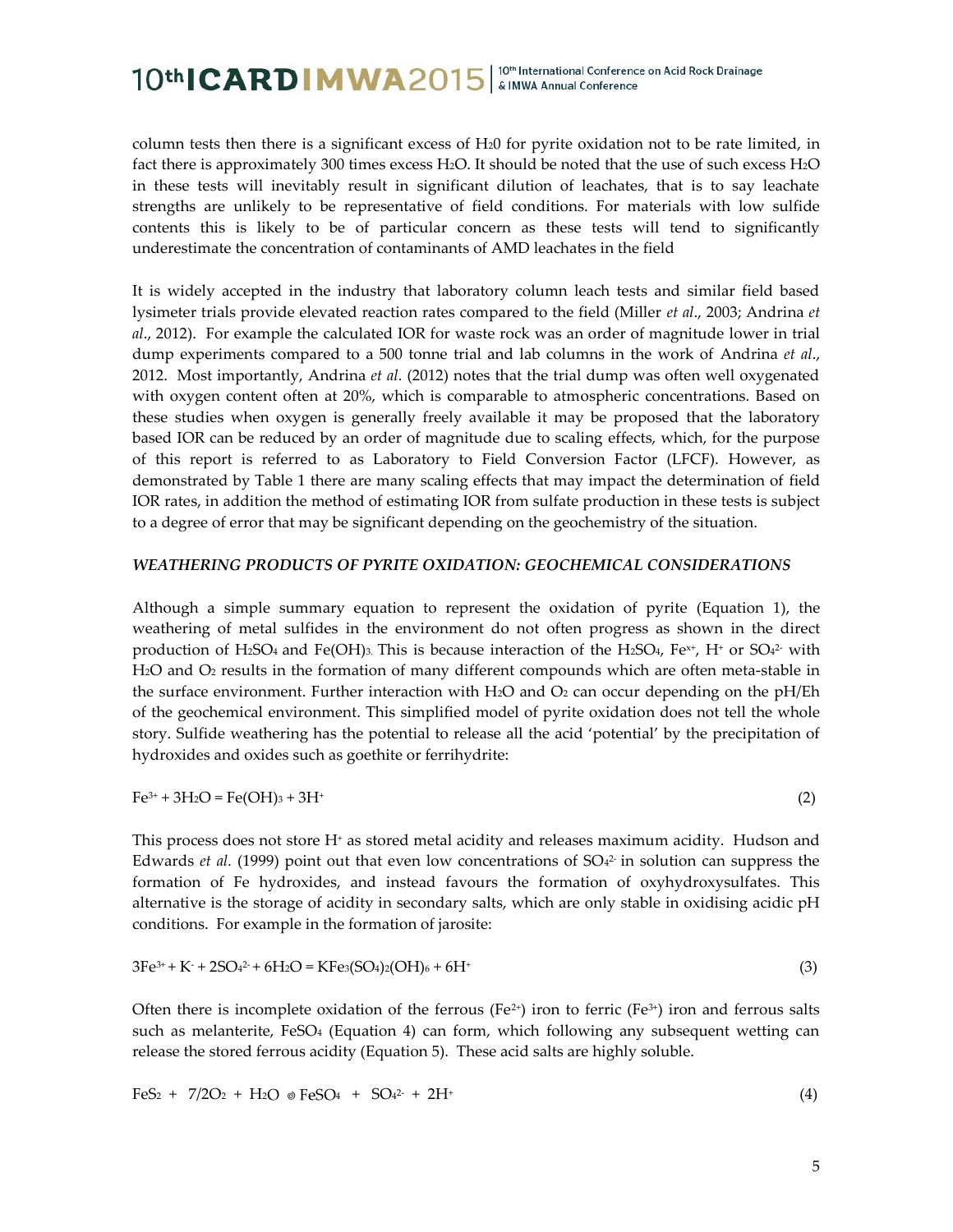$FeSO_4 + 1/2O_2 + 5/2H_2O \text{ } \otimes \text{ } Fe(OH)^3 + 2H^4 + SO_42$ (5)

However, if oxidation to ferric iron is complete yet the hydrolysis is incomplete, jarosite type secondary minerals can form. Jarosite type minerals form at pH values below 3.5 and release only 2H<sup>+</sup> per Fe3+ incorporated into jarosite, not the associated 3H<sup>+</sup> ions associated with complete Fe hydrolysis. Thus jarosite type minerals store acidity that can be released once pH increases (Equation 6). Jarosite is stable at pH values < 4 and above pH 4.7 it is soluble, dissolving slowly (Li et al., 2007), which has long term implications for the rebound of pH to circum-neutral conditions after sulphide exhaustion and/or for the treatment of AMD impacted waters.

$$
KFe3(SO4)2(OH)6 + 3H2O \otimes 3Fe(OH)3 + 3H+ + 2SO42 + K+
$$
 (6)

The acid load associated with the dissolution of ferrous salts such as melanterite will occur immediately upon wetting. The precipitation and dissolution of these sulfate bearing minerals will exert a significant control on the sulfate produced in leachates and therefore the ability to accurately predict IOR rates from laboratory leaching experiments.

In semi-arid environments the precipitation of these secondary sulfate minerals as a result of low L:S ratios may therefore be a significant factor in determining how much acidity is released from the WRSF.

#### *OPEN AND CLOSED GEOCHEMICAL SYSTEMS*

Table 2 outlines the importance of consideration of the geochemical system being studied as open or closed. Laboratory methods are open systems and will generally have unlimited oxygen supply and very high L:S ratios so oxidation reaction rates are not rate limited. In addition these conditions will limit the potential storage of acidity as secondary sulfate minerals, which will also result in high output of dissolved phase oxidation reaction products. Field conditions in comparison represent a variable state system which may have a seasonal aspect as the system ranges from open to a closed state. It should be noted that contrary to widespread belief oxygen supply can still represent an unlimited condition in WRSFs as a result of advective air movements in coarser zones of waste. Whereas in semi-arid environments the supply of H2O is likely to be the limiting factor with respect to formation of an open system due to low L:S ratios.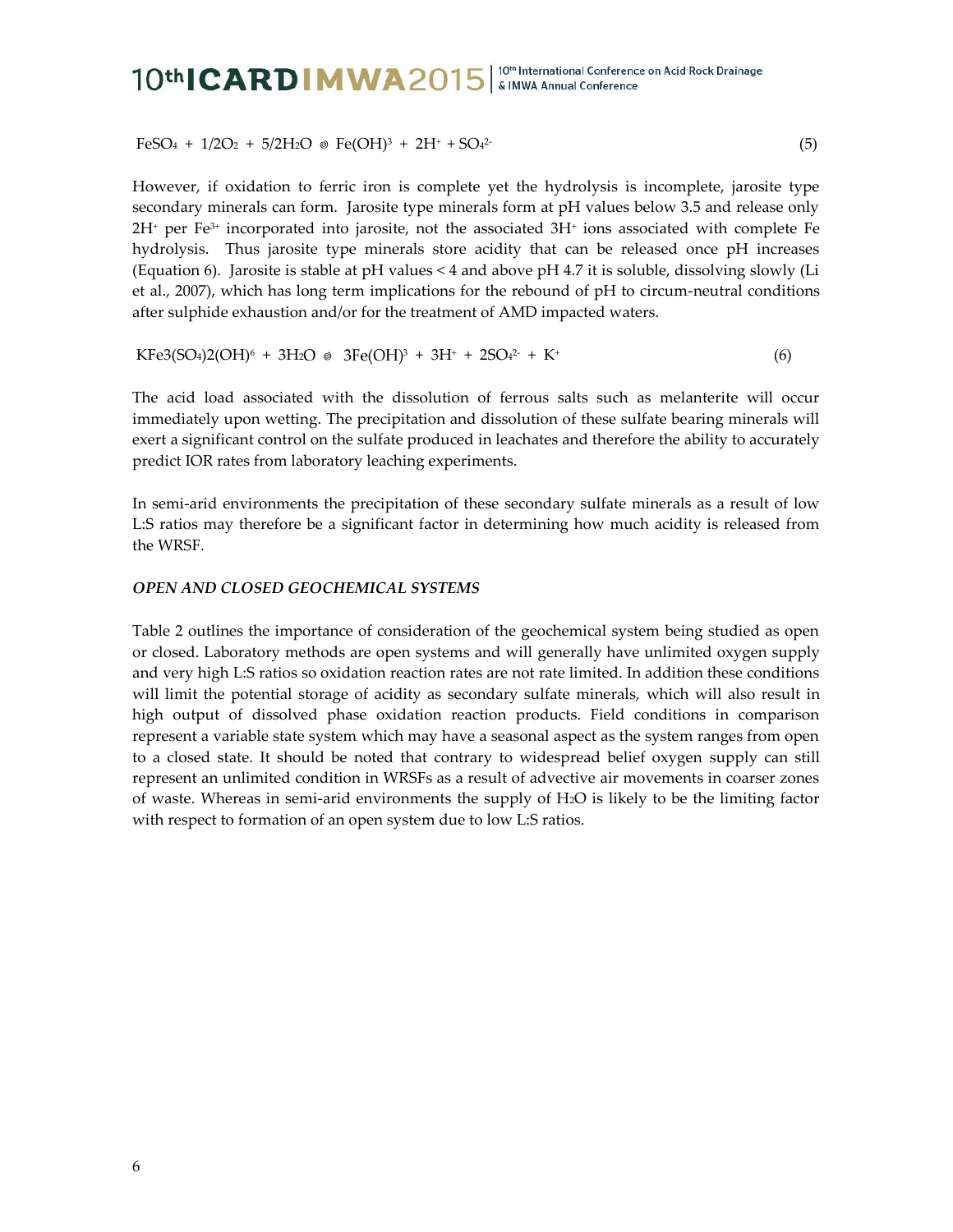| <b>Scenario</b>                               | System | Oxygen supply                                          | $H2O$ supply                                                                            | Storage of acidity as<br>meta stable minerals | Output of Fe <sup>2+</sup> , Fe <sup>3+</sup> , H <sup>+</sup><br>and $SO_4^{2-}$ in leachate      |
|-----------------------------------------------|--------|--------------------------------------------------------|-----------------------------------------------------------------------------------------|-----------------------------------------------|----------------------------------------------------------------------------------------------------|
| <b>AMIRA</b><br>Leach<br>column               | Open   | controlled<br>Diffusion<br>potentially<br>unrestricted | Unrestricted.<br>Annual LS<br>ratio 8:1                                                 | Low                                           | High<br>due<br>high<br>to<br>flushing<br>(L:S)<br>rates<br>ration $8:1$ )                          |
| Waste rock<br>prior<br>to<br>"wetting<br>up'' | Closed | Advection<br>controlled<br>potentially<br>unrestricted | Restricted:<br>depth<br>variable<br>dependence,                                         | Very high                                     | Low due to very low<br>flushing rates                                                              |
| Waste rock<br>"wetted<br>up''                 | Open   | Advection<br>controlled<br>potentially<br>unrestricted | Limited<br>to<br>net<br>percolation<br>rate, Annual<br>LS ratio of<br>0.001:1<br>common | Variable                                      | Variable<br>due<br>to<br>seasonality of flushing<br>rates. Annual L:S ratio<br>of $0.001:1$ common |

| Table 2: Open and closed systems |
|----------------------------------|
|                                  |



**Figure 1** Simplified geochemical model of sulfide oxidation showing open and closed system pathways

Figure 1 shows the simplified geochemical model for initial stages of sulfide oxidation in an open system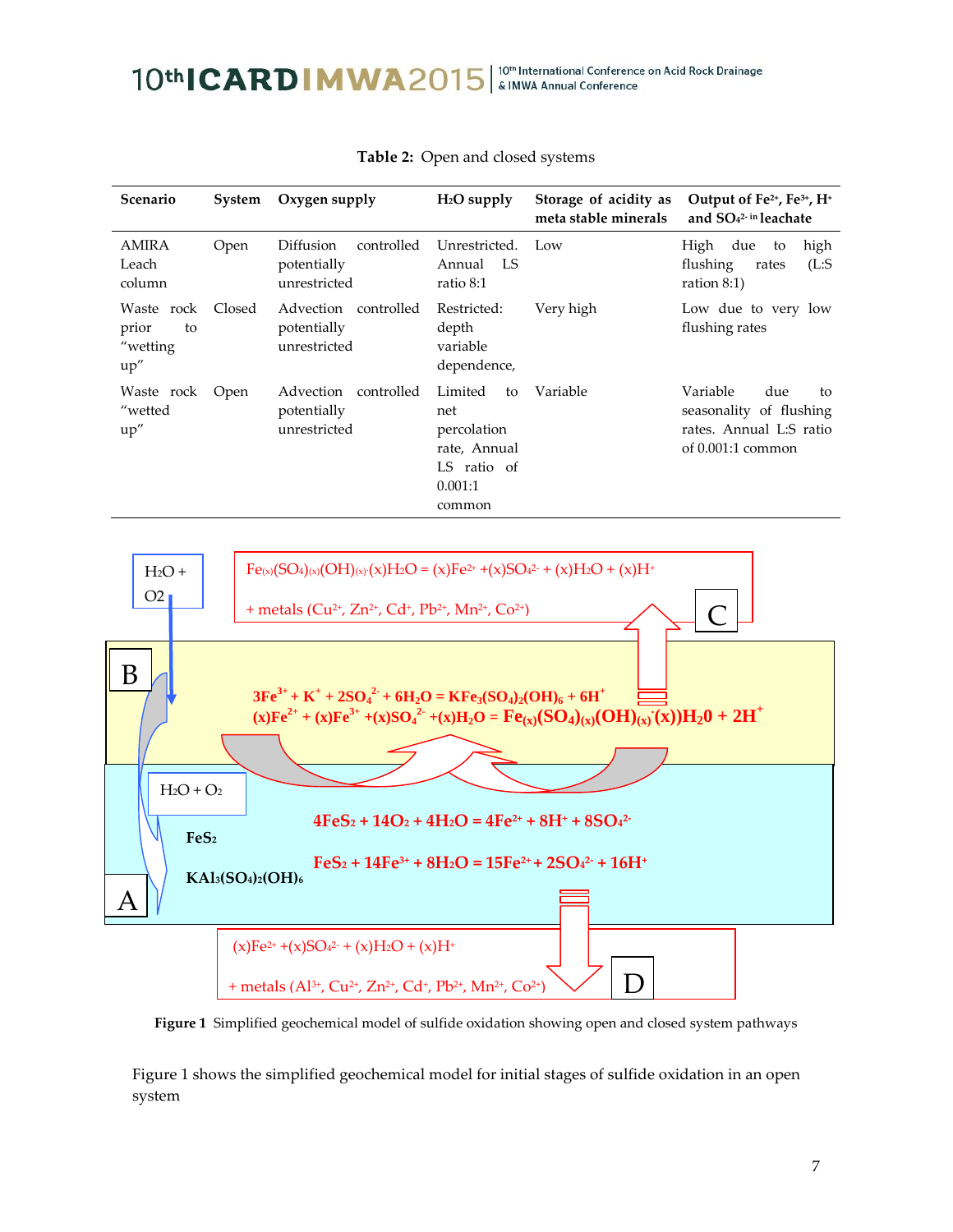- Box A indicates sulfide minerals that are undergoing oxidation in the presence of aluminium and potassium bearing silicate minerals and in contact with an unrestricted supply of oxygen and water resulting in production of Fe $^{2+}$ , Fe $^{3+}$ , H $^+$  and SO $^{42-}$
- Box B indicates production of secondary oxyhydroxysulfates on mineral surfaces within pore spaces from dissolved phase species released from Box A. This process is likely to dominate in a closed system where L:S ratios are low and precipitation of these minerals exceeds losses from leachate discharges
- Box C indicates a situation where the precipitated oxyhydroxysulfates dissolve to form  $Fe^{2+}$ , Fe3+ , H<sup>+</sup> and SO<sup>4</sup> 2- and H2O. This situation is representative of an open system where L:S ratios are high enough to dissolve any secondary minerals present that are soluble.
- Box D indicates the situation where the soluble products from Box A are directly discharged from the system. This is an open situation common to free draining laboratory kinetic tests where L:S ratios (flushing rates) are high. In this scenario secondary minerals (Box B) do not have much chance to form due to high dissolution rates caused by high L:S ratios.

### **CASE STUDY: INTRUSIVE WRSF INVESTIGATION**

The presented study includes 12 WRSFs at various mine sites in the Pilbara, Western Australia. The mine sites are made up of multiple WRSFs which have been constructed by various techniques including end dumping. A proportion of the dumps contain pyritic black shale with some incorporating encapsulation techniques. OKC completed a drilling programme that resulted in 2,000 m of sonic drilling, the recovery and detailed analysis of over 2000 samples of core material the installation of over 150 instruments within 12 WRSFs up to a depth of 100 m. The WRSF monitoring systems were equipped with instrumentation to measure *in situ* moisture, oxygen poregas concentrations, pore-water pressure and *in situ* temperature within the WRSFs.

The Pilbara region consists of a climate classified as arid-tropical. Summers last from October to April and mild winters occur from May to September. Sporadic and intense thunderstorms are typical for the region from January to March, and tropical cyclones can result in daily rainfall amounts of up to 200mm over a 24hr period.

Presentation and analysis of the data collected from the instrumentation to date is beyond the scope of this paper and is reported in a separate paper published in Pearce and Barteaux 2014. A summary of the results is provided below which is important for understanding of field conditions within the WRSFs that are driving geochemical conditions:

 Wetting up of the WRSF's is not occurring uniformly throughout the waste. Generally the coarse cobble zones did not match the wetted-up model as moisture contents were lower than expected, whereas the finer textured materials had moisture contents closer to the wetted up model scenario.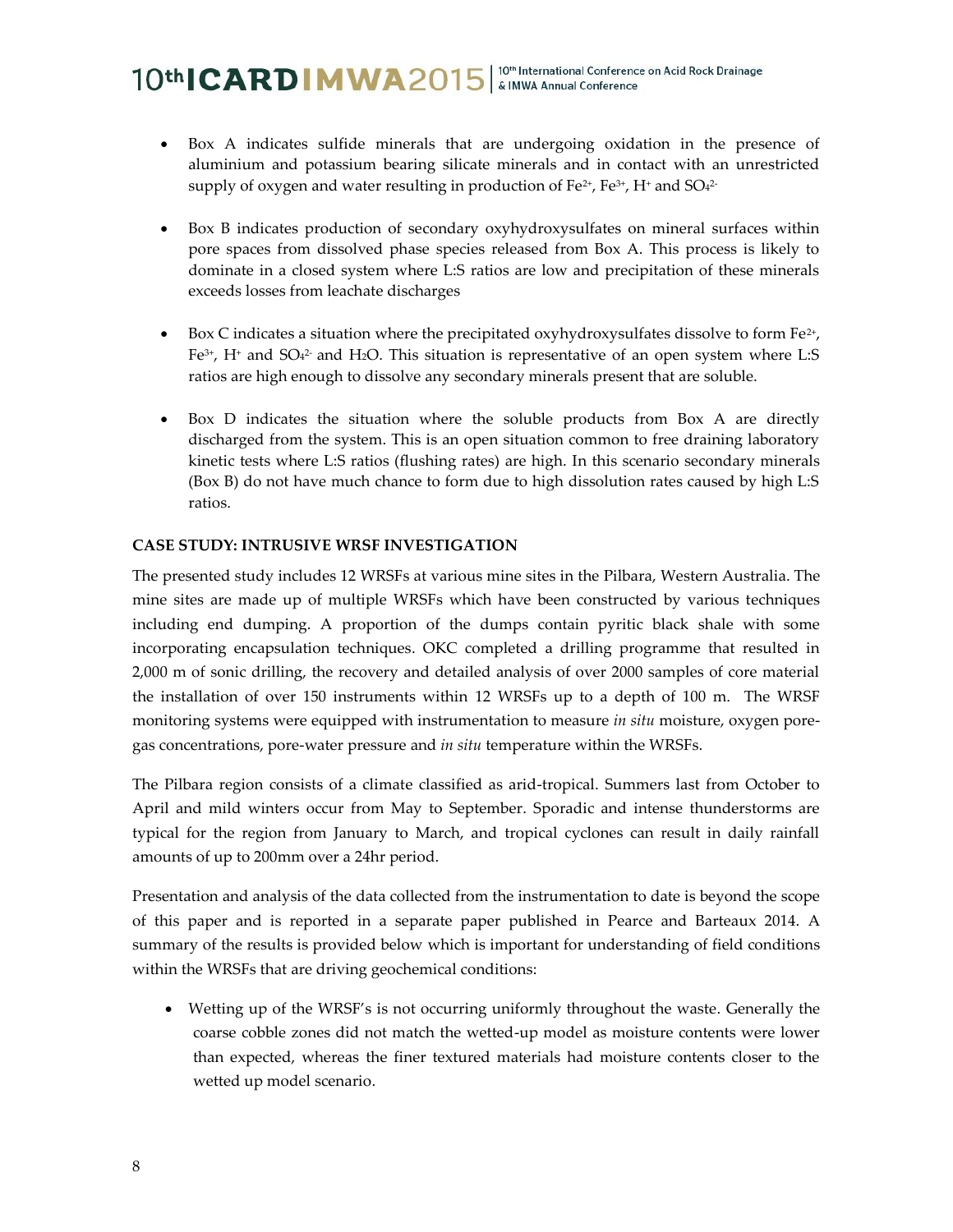- Based on responses of installed instrumentation the internal movement of water is considered to be governed by preferential flow paths predominantly within zones of coarser waste rock particle sizes. Fast responses to rainfall events are noted in these zones through the middle of the WRSFs, which can be tracked to basal zones of the WRSFs.
- The results of moisture content analysis indicates that water content varied between the borehole locations with the majority of results ranging from 3-15% by volume. If the moisture content is assumed to be on the upper end of the estimate at 10% on a mass basis this represents a current static L:S ratio of 0.1.
- Oxygen sensors installed indicate the WRSF's have high internal air flow rates and connectivity which is providing ample supply of oxygen to the whole waste rock profile with oxygen levels of between 16-20% being recorded through the whole profile of the waste in many WRSFs. In general oxygen concentrations increase with depth indicating convective supply source.
- Elevated internal dump temperatures (30-40  $\degree$ C), high (and connected) internal air flows and supply of H2O within preferential zones are postulated to be driving evaporative drying of pore waters which results in the transport and re distribution of water in the gaseous phase within the waste mass throughout much of the profile. This mechanism is considered to comprise a significant means of transfer of H2O within the WRDs from zones of preferential flow to zones that do not receive much direct net percolation

Given the above observations it may be inferred that oxidation reactions within the WRDs studied may not be  $O_2$  limited, but are more likely to be limited by the supply and movement of H<sub>2</sub>O.

Geochemical analysis of drill core supports this conjecture as there is a significant presence of secondary sulfate minerals which are indicative of precipitation of sulfate bearing minerals as a result of stationary pore fluids (and therefore a very low L:S ratios). The geochemical system can therefore be best thought of as semi closed in that oxygen and H2O (possibly supplied from internal evaporation rather than matrix pore water flow) can enter the waste but very limited leachate leaves the system. This results in a buildup of secondary sulfate minerals. Sulfur speciation results from analysis of black shale samples suggest a high degree of oxidation of sulfides for a large proportion of samples tested. From older WRSFs (30 yrs+) approximately 1500 samples were analysed from 49 boreholes, the average and median percentages of total sulfur that was in the form of sulfate was 80% and 72% respectively. The average proportion of total sulfur present as sulfate was 80%. At higher grades of >1% sulfur the sulfate ratio is slightly lower, around 60% average. It is assumed based on understanding of the mineralogy of the black shale that the material when deposited comprised sulfide as pyrite and little sulfate minerals. It is assumed therefore that the majority of sulfate present as measured represents secondary sulfate minerals that are the result of oxidation of the pyrite.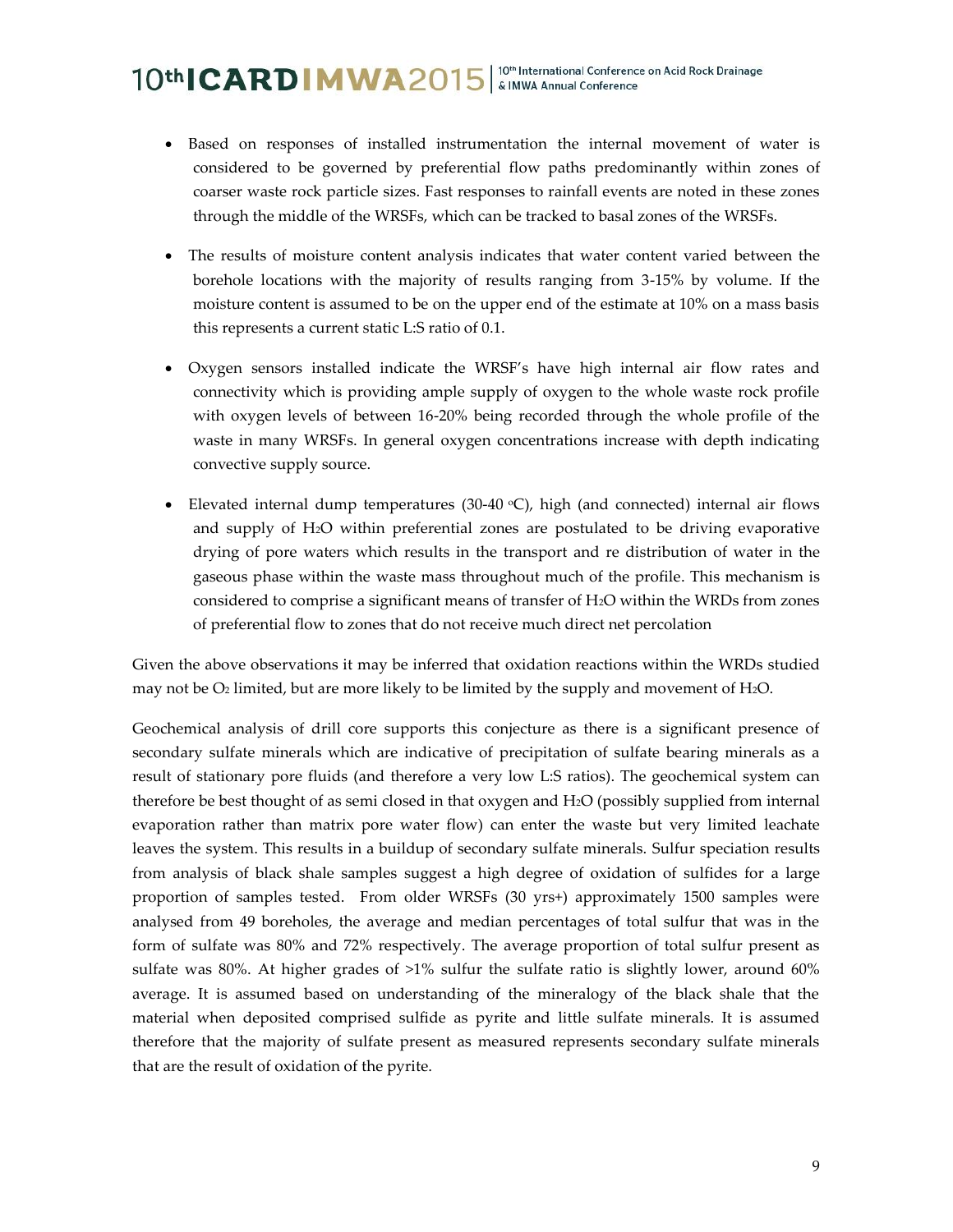If it is assumed that the oxidation reactions have been occurring for approximately 30 years and no loss of sulfate from the system has occurred then IOR rates are determined as followed:

- IOR field =  $3\%$ S @ 60% oxidation over  $30yrs = 0.04$  kg H<sub>2</sub>SO<sub>4</sub>/t/week =  $7.5\%$  kg O<sub>2</sub>/m<sup>3</sup>/sec
- IOR field =  $9\%$ S @ 60% oxidation over 30 yrs = 0.1 kg H<sub>2</sub>SO<sub>4</sub>/t/week =  $1.9\%$  kg O<sub>2</sub>/m<sup>3</sup>/sec

The field IOR rate calculated is considered a lower bound estimate as reaction rates may have declined with time as a result of fresh sulfide surfaces being smothered by secondary minerals. Laboratory calculated values lie in the range 4.9E-7 to 2.9E-6  $\,$  kg O2/m<sup>3</sup>/sec. In general the results of the case study assessment broadly agree with Andrina *et al*. (2012) where an order of magnitude difference in IOR was observed between field and lab IOR rates. It is interesting to note that even with the very low L:S ratios observed in the WRSFs that oxidation reactions have proceeded to 60% or greater completion. If it is assumed based on field monitoring data that oxygen is not the limiting factor, the main causes of the lower obsered field rates are likely to be:

- The impact of restricted water supply and time taken for "wetting up" to occur
- Formation of secondary sulfate mineral coatings around sulfide grains as a result of low matrix pore water flow and leachate "flushing"
- Larger particle sizes than laboratory tests

### **CONCLUSIONS**

The use of laboratory leach column data for field estimates of IOR and seepage quality requires careful consideration as scaling factors will considerably impact the validity of the results. For WRDs in semi arid climates such as the Pilbara the low rainfall environment creates conditions of very low L:S ratios and geochemical systems within WRDs may remain in a quasi closed state for many years. High levels of oxygen ingress are indicated to occur as a result of high internal WRSF air temperatures and low waste rock saturation levels which means that sulfide oxidation reactions may become limited to a greater extent by net percolation rates than oxygen supply. It is noted that even with very low WRSF L:S ratios (0.1 or less), oxidation reactions have proceeded to 60% or greater completion. Storage ratios of acidity as secondary sulfate minerals are high during the period that the WRD remains as a quasi closed system. As a result future predictions of seepage quality must therfore consider the impact that future dissolution of these minerals will have if the WRD approches a "wetted up" state. Laboratory leach columns in comparrison to field conditions are charaterised by high L:S ratios and low levels of stored acidity. When extrapolating laboratory results to field conditions in semi arid envonrnments therefore it must be considered that leach columns data may overestimate IOR (by an order of magnitude), but likely significalty underestimate potential seepage quality compared to field conditions.